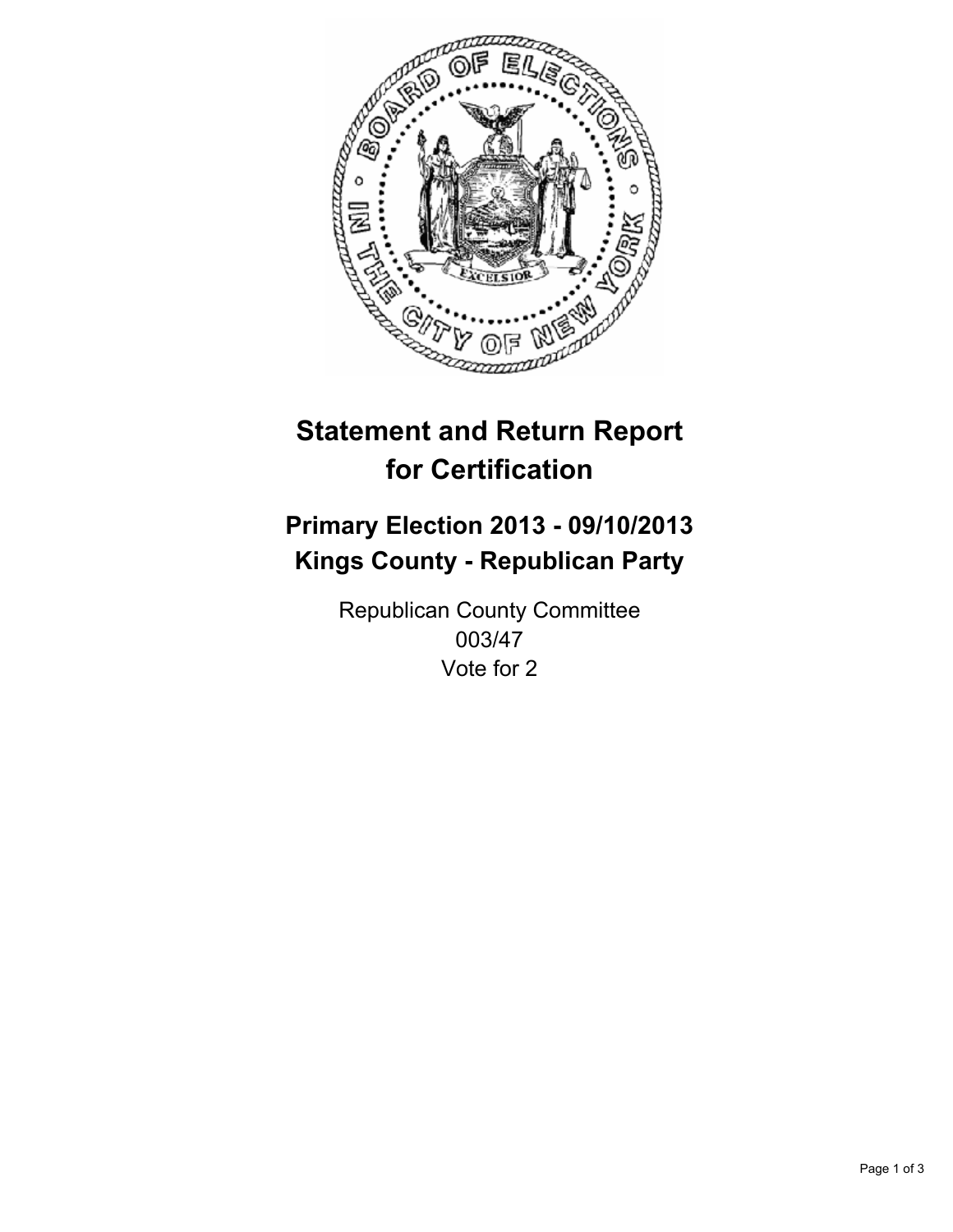

## **Assembly District 47**

| 6        |
|----------|
| 0        |
| 0        |
| 0        |
| $\Omega$ |
| 11       |
| 6        |
| 10       |
| 3        |
| 30       |
|          |